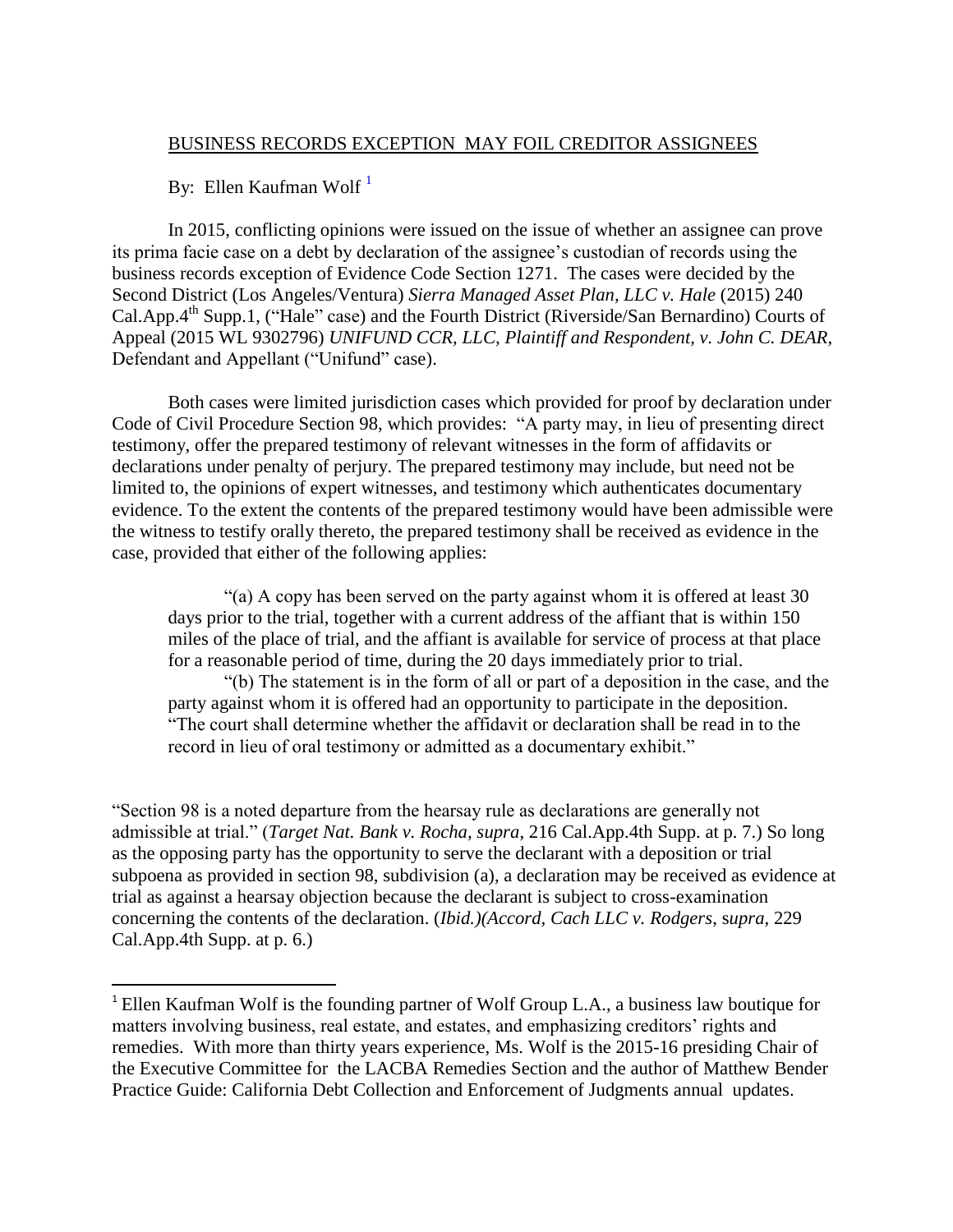Both cases affirmed that a declaration was a proper procedure; the question was whether the declarations were sufficient under the business records exception of Evidence Code Section 1271, which provides as follows:

"Evidence of a writing made as a record of an act, condition, or event is not made inadmissible by the hearsay rule when offered to prove the act, condition, or even if:

"(a) The writing was made in the regular course of a business;

"(b) The writing was made at or near the time of the act, condition, or event;

"(c) The custodian or other qualified witness testifies to its identity and the mode of its preparation; and

"(d) The sources of information and method and time of preparation were such as to indicate its trustworthiness."

"In order for business records to meet the above elements for admission as an exception to the hearsay rule, either the person who created the documents, or an authorized custodian of the documents, or some "other qualified witness" must testify "as to the identity and mode of preparation of the documents." The trial court has wide discretion in determining whether a "qualified witness" possesses sufficient personal knowledge of the "identity and mode of preparation" of documents for purposes of the business records exception. (*Aquimatang v. California State Lottery* (1991) 234 Cal.App.3d 769, 797.) That foundation may be met, however, by "... any 'qualified witness' who is knowledgeable about the documents ... – the witness need not be the custodian or the person who created the record." (*Jazayeri v. Mao* (2009) 174 Cal.App.4th 301, 324.)

The declarations in both cases were very similar, attaching credit card account documents created and maintained by assignee's predecessor in interest. The documents were not created by assignee, nor was the declarant the authorized custodian of the original creditor documents. The declaration (and in one case but not the other, testimony on cross-examination) provide the following as the purported foundation for admission of the documents as business records: (1) Declarant is an authorized agent of assignee who is "thoroughly familiar with the manner and method by which [assignee] maintains its business books and records for its outstanding credit card accounts."

(2) He is the duly authorized custodian of assignee's business books and records.

(3) The documents, created by the original creditor prior to assignment of the account to assignee, are electronically stored on digital computer media by assignee.

(4) The documents reflect the creation, charges, billing and balances due on the account while The original creditor was the creditor.

(5) He has personal knowledge that the original creditor's business practice is that the original credit application and acceptance forms, which are sent to and signed by the cardholders, contain the terms and conditions of the account agreement.

(6) "It is the regular business practice" of the original creditor to mail monthly account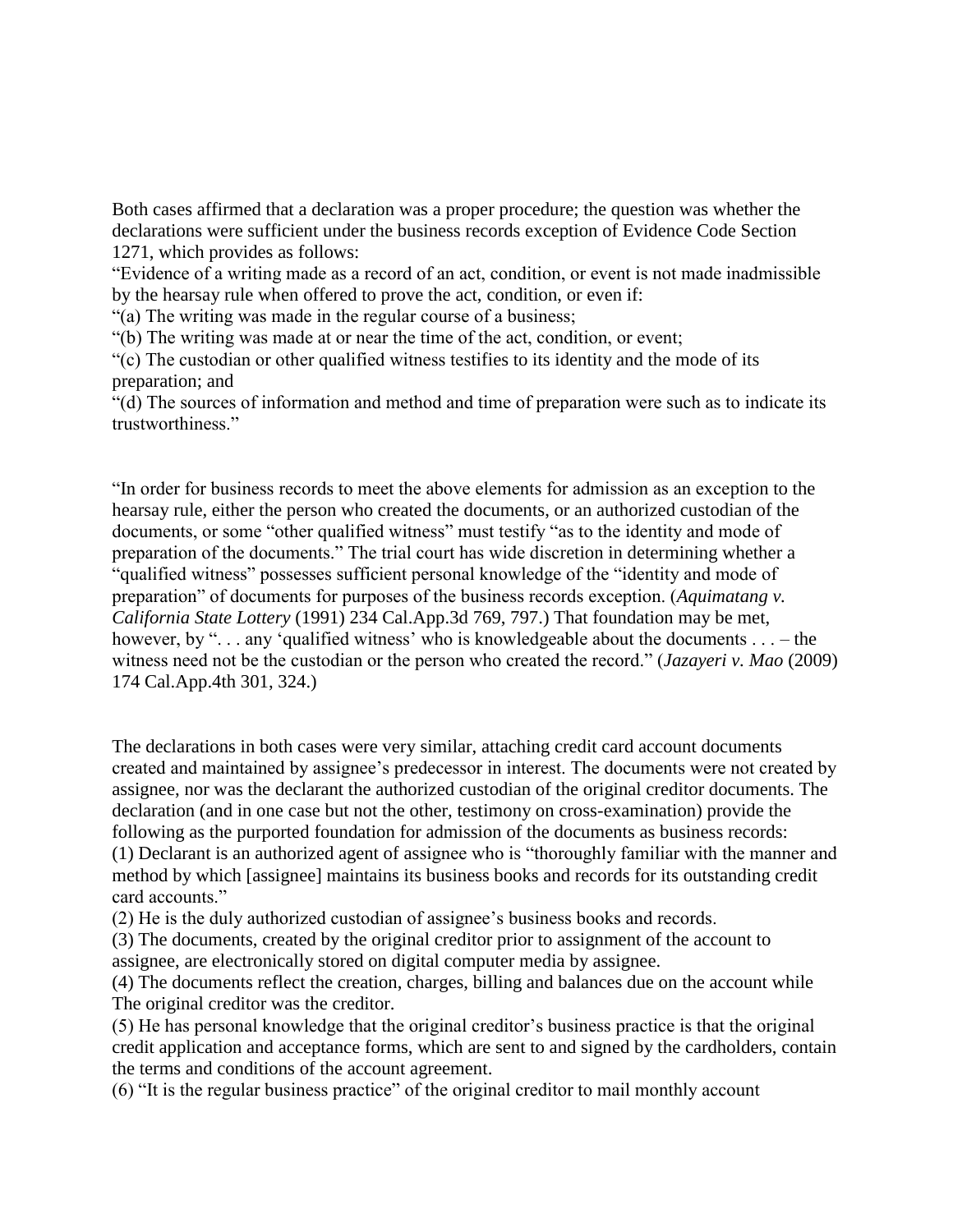statements to its cardholders.

(7) He has never worked for the original creditor.

(8) He does not have personal knowledge about the account or charges in question, other than what he knows as a result of acquiring the documents from the original creditor.

The *Hale* court concluded: "While the trial court has broad discretion in determining whether a witness is "qualified" to testify concerning "the identity and mode of preparation" of business records, [the assignee's custodian of records] declaration and testimony at trial simply do not meet the necessary foundation. At best, all [the] declaration and testimony establish is that assignee, as assignee from the creditor, received records originating from the original creditor concerning the account in question. This falls short of the foundation necessary for admission of business records as against a hearsay objection. The declaration and testimony are insufficient to permit any court to determine that "[t]he sources of information and method and time of preparation were such as to indicate its trustworthiness." (Evid. Code, § 1271, subd. (d).)

The *Unifund* court however, "respectfully" disagreed: "[T]he Hale court then concluded that the declarant did not have personal knowledge about the account or charges in question other than what he knew as a result of acquiring the documents from the original creditor, and that this falls short of the necessary foundation. In our view, the holding of Hale is too rigid in the consumer debt collection action setting. Our conclusion is consistent with the authorities relied upon in Hale, including Target National Bank v. Rocha (2013) 216 Cal.App.4<sup>th</sup> Supp. 1, which cknowledges that section 98 is already a noted departure from the hearsay rule, as declarations are generally not admissible at trial. Evidence Code section 1271 further provides for a declaration by the custodian or other qualified witness.Also, credit card statements issued by the bank are admissible as the mode and method of preparation can be inferred from the circumstances and the identity of the documents themselves. (People v. Dorsey, supra, 43 Cal.App.3d at p. 961.)

Moreover, because an assignee stands in the shoes of the assignor and the obligor can raise any defenses the obligor has against the assignor as against the assignee (1 Witkin Summary of Cal. Law (10th ed. 2005) Contracts, § 735, p. 810), we believe little effort is required by a defendant to deny the debt or challenge the accuracy of the records, for it is the exclusive province of the trial judge or jury to determine the credibility of a witness and the truth or falsity of the facts upon which a determination depends. (People v.. Lee (2011) 51 Cal.4th 620, 632.) We are also persuaded by the nature of limited civil actions themselves. In an unlimited civil action, the parties typically engage in pretrial discovery seeking facts and evidence in support of the allegations in the complaint and defenses in the answer. Documents to support the allegations are frequently requested and produced. The issues of authentication, foundation and admissibility of records are generally resolved before trial. Contrast this with a limited civil action, in which the statute provides for limited discovery. Although a request for production of documents or subpoena for records is not precluded, the nature of these actions and a collection action in particular, generally leads to a trial without discovery conducted by either party. The section 98